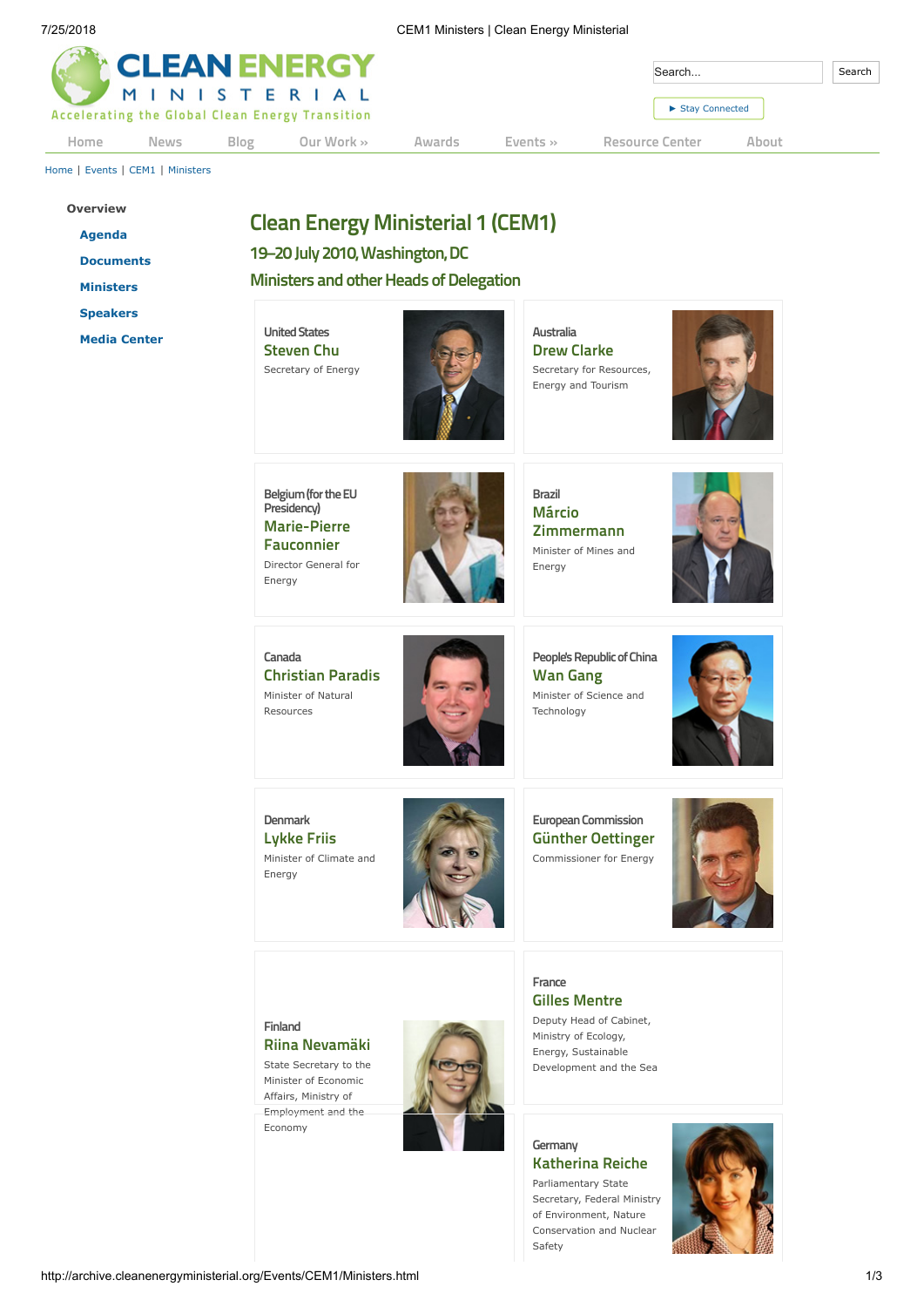#### **Germany Hans-Joachim Otto Redia**mentary State Sacretary, Federal Ministry of Economics and Technology **Montek Singh**<sup>Mi</sup> **Ahluwalia** Deputy Chairman, Planning Commission



### **Indonesia M. Lobo Balia** Senior Advisor to the Minister of Energy and Mineral Resources for Environmental and Regional Affairs



## **Italy Stefania Prestigiacomo**

Minister of Environment, Land and Sea



**Italy Stefano Saglia** Undersecretary (Acting Minister) of Economic Development



**Japan Teruhiko Mashiko** Senior Vice Minister of Economy, Trade and

Industry



**Republic of Korea Choi Kyung-hwan** Minister of Knowledge Economy



**Mexico Georgina Kessel** Secretary of Energy



**Norway Terje Riis-Johansen** Minister of Petroleum and Energy



**Russian Federation Sergey Shmatko** Minister of Energy



**SouthAfrica Dipuo Peters** Minister of Energy



**Sweden Ola Alterå** State Secretary for Energy





**UnitedArabEmirates Anwar Gargash** Minister of State



**United Kingdom Chris Huhne** Secretary of State for Energy and Climate Change